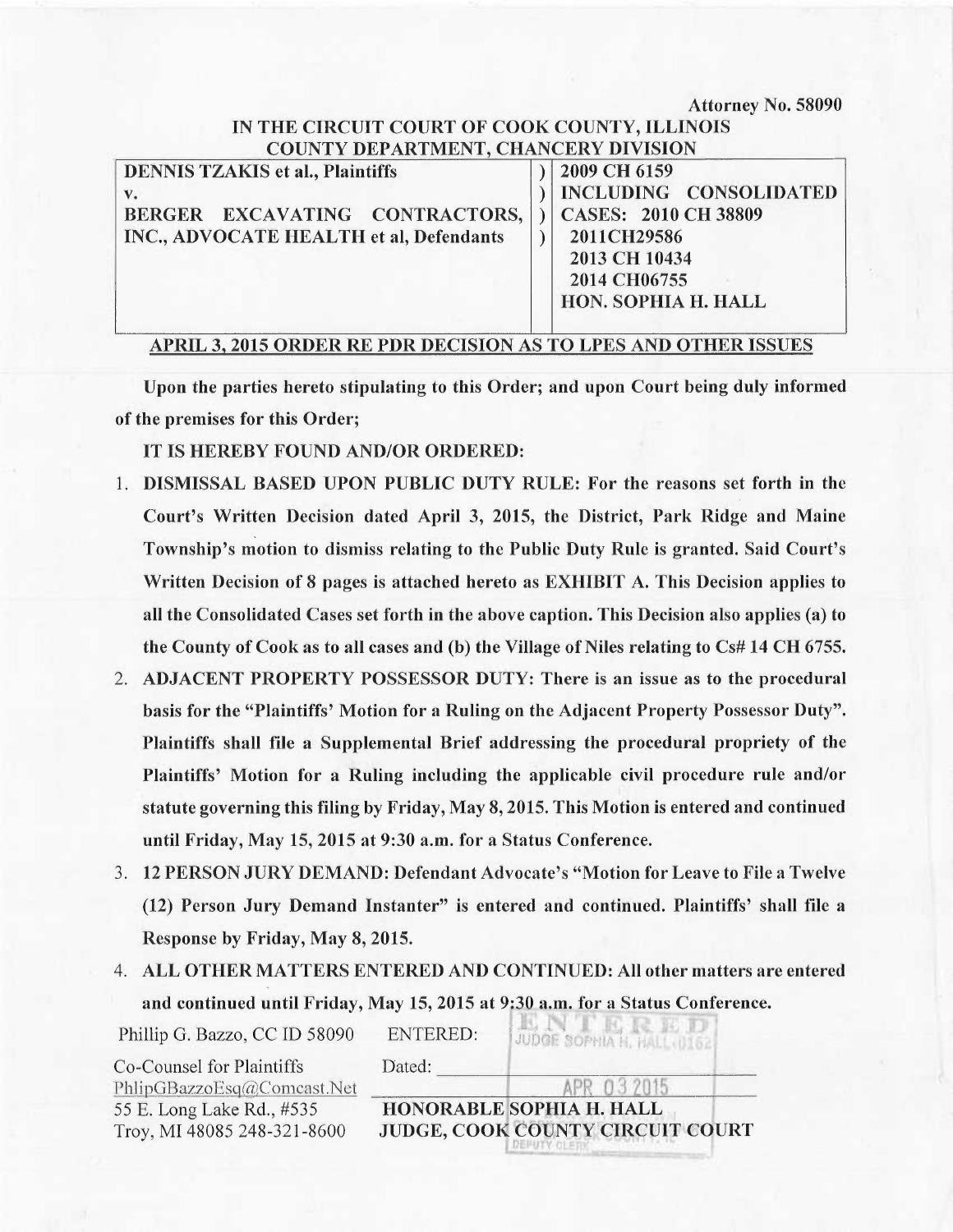## IN THE CIRCUIT. COURT OF COOK COUNTY, ILLINOIS COUNTY DEPARTMENT, CHANCERY DIVISION

| <b>Case No. 09 CH 6159</b>      |  |
|---------------------------------|--|
| (Consolidated with 10 CH 38809, |  |
| 11 CH 29586, 13 CH 10423)       |  |
|                                 |  |
| Hon. Sophia H. Hall             |  |
|                                 |  |
|                                 |  |
|                                 |  |
|                                 |  |
|                                 |  |
|                                 |  |
|                                 |  |
|                                 |  |
|                                 |  |
|                                 |  |
|                                 |  |
|                                 |  |
|                                 |  |

Defendants.

#### DECISION

This matter comes on to be heard on the § 2-619.1 Motions to Dismiss filed by defendants Metropolitan Water Reclamation District, Maine Township and Park Ridge, hereinafter referred to as defendants or movants, unless designated by name. The parties have agreed that, at this time, this Court will only address the arguments that the claims against movants should be dismissed under § 2-615 because the Public Duty Rule applies to the allegations in plaintiffs' Amended Fifth Amended Complaint ("ASAC"). The Public Duty Rule provides that a public entity is not liable for its failure to provide adequate "governmental services," because the duty to provide such services is owed to the general public at large, and not to any particular plaintiff or plaintiffs. Harinek v. 161 N. Clark St./Ltd Partnership, 181 Ill. 2d 335, 345-47 (1998).

Plaintiffs allege that they experienced significant flooding to their homes after heavy rainfall in September 2008. Plaintiffs generally allege that movants' connection to and activities regarding the "Prairie Creek Stormwater System" (PCSS), over which they had jurisdiction and control, caused the flooding. Movants argue that the Public Duty Rule applies to the allegations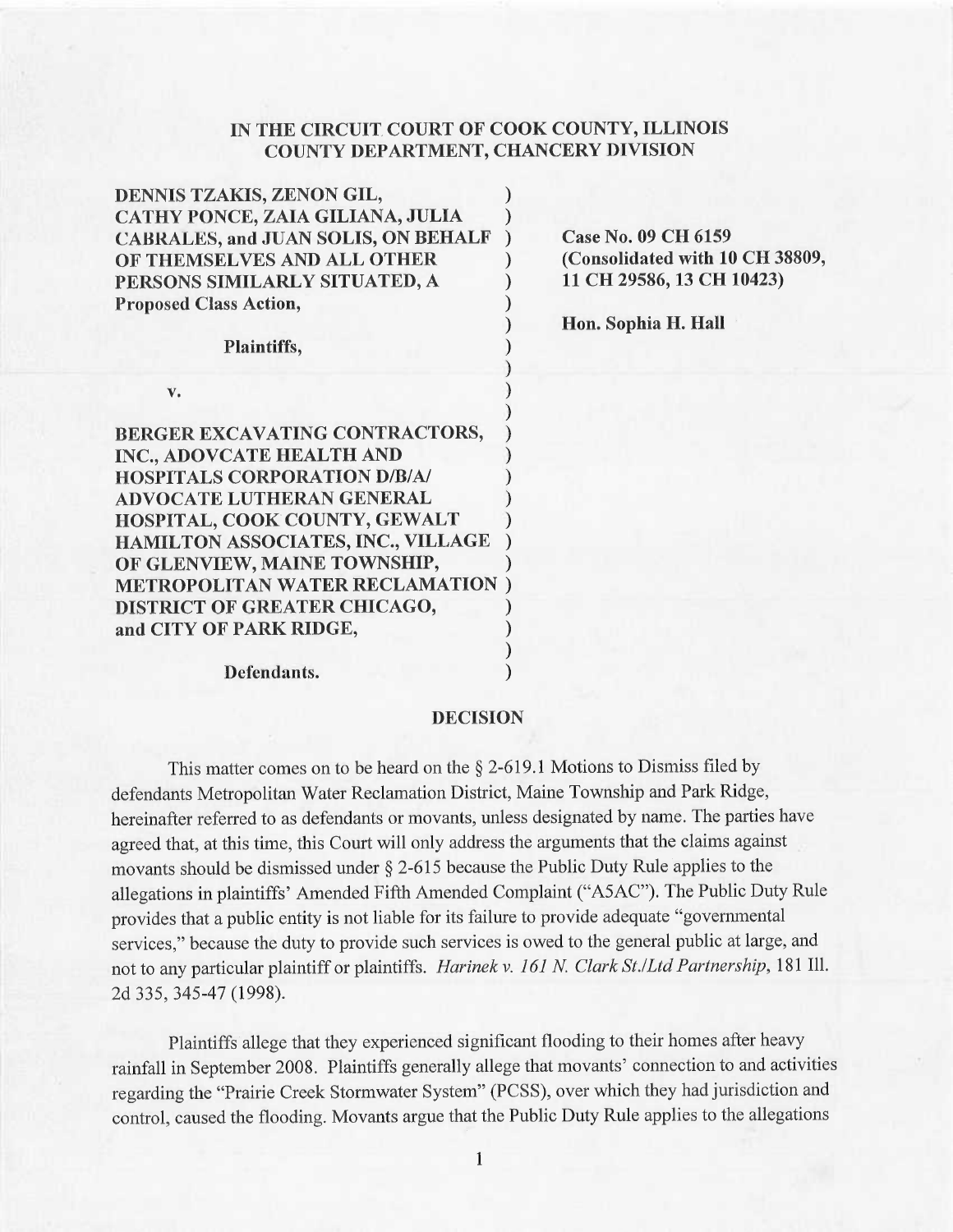in the ASAC because, when considered in the light most favorable to plaintiffs, those allegations describe the provision of governmental services to the public at large.

## A. **Applicable Law**

Plaintiffs, first, argue that the law applicable to the motions to dismiss the ASAC is stated in Van Meter v. Darien Park Dist., 207 Ill. 2d 359 (2003). The court in Van Meter did not discuss the Public Duty Rule. Rather, to address the defendant Park District's motion to dismiss, the court applied section 2-201 of the Illinois Tort Immunity Act, 745 ILCS 10/2-201, to the allegations in the complaint.

Section 2-201 provides that a public employee is immune from liability if the employee is exercising discretion in determining policy.

> Except as otherwise provided by statute a public employee serving in <sup>a</sup> position involving the determination of policy or the exercise of discretion is not liable for an injury resulting from his act or omission in determining policy when acting in the exercise of such discretion even though abused.

In Van Meter, the plaintiffs alleged that the defendant Park District owned land upon which it was building a park. Its contractors constructed a storm water drainage and detention system to prevent flooding of the park, and so diverted the water from flowing in its natural course. The plaintiffs claimed that the Park District's system, designed to protect the park, caused water to back up and flood plaintiffs' adjacent real estate and residence. The Park District moved to dismiss, asserting that it was entitled to immunity under section 2-201 of the Tort Immunity Act. It asserted that its conduct was an exercise of discretion while it was engaging in a policy decision.

The Illinois Supreme Court found that the complaint failed to allege facts to show that the Park District's construction of the park and drainage system involved a section 2-201 policy decision, which the court defined as decision-making by a public employee weighing competing interests. Id. at 379-80. The court, however, did not discuss the application of the Public Duty Rule to the facts alleged in the complaint. Accordingly, this Court finds that the Van Meter case does not provide any guidance as to the application of the Public Duty Rule to the allegations in the ASAC.

Plaintiffs, second, argue that the Public Duty Rule no longer applies after passage of the Illinois Tort Immunity Act. The Tort Immunity Act abolished the doctrine of sovereign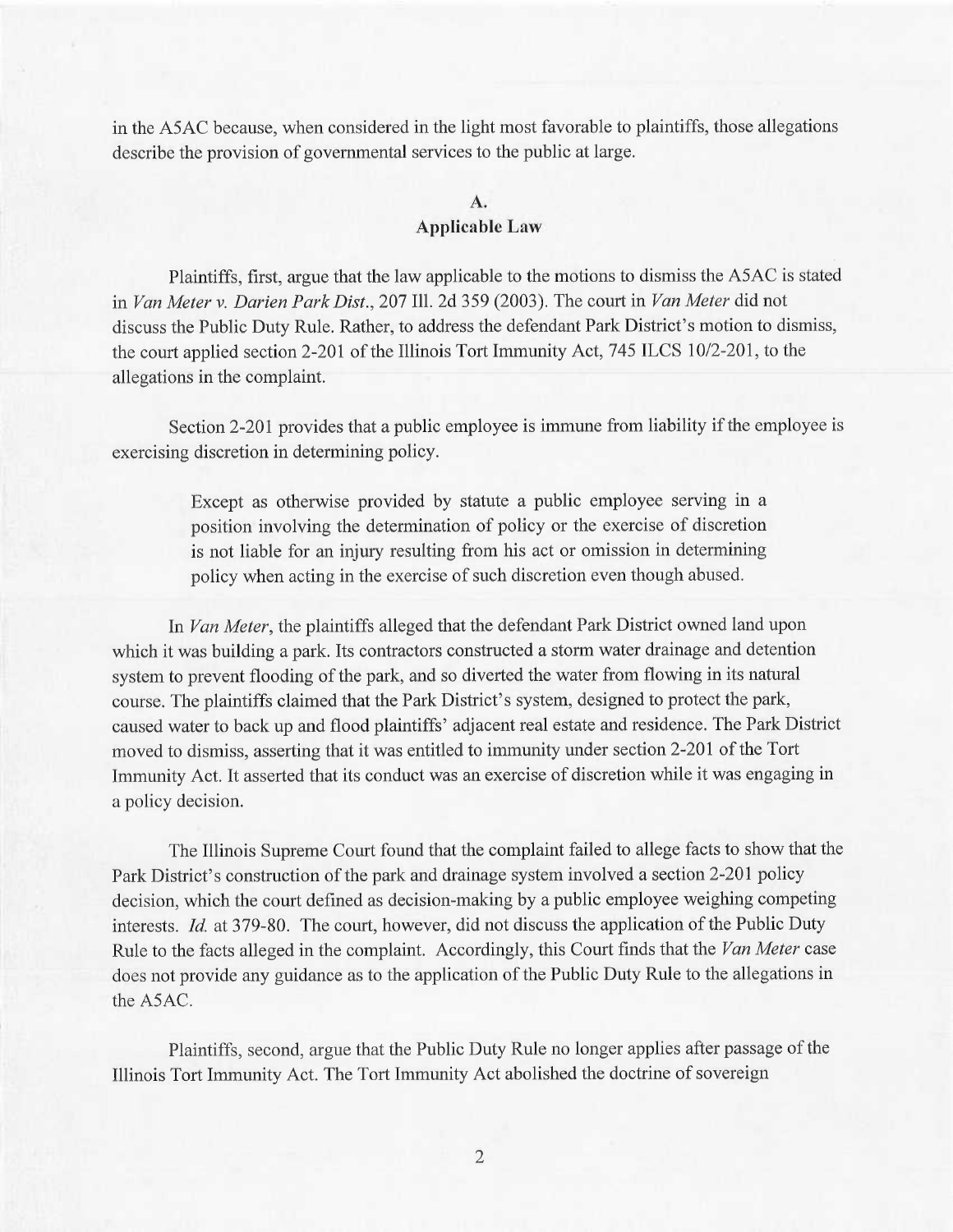immunity, and provided that government entities are liable in tort just like private tortfeasors. The Act then enumerated a number of exceptions to that general rule of liability.

The Illinois Supreme Court, in Harinek v. 161 N. Clark St./Ltd Partnership, 181 Ill. 2d 335 (1998), addressed the question of the continued viability of the Public Duty Rule after the passage of the Tort Immunity Act. The court found that the Public Duty Rule still applies to <sup>a</sup> public entity's provision of governmental services. The court found that the Act did not conflict with the Public Duty Rule, because the rationale for the Public Duty Rule is that the duty of <sup>a</sup> municipality to provide government services is owed to the public at large, not to any particular plaintiff.

> According to the public duty rule, a municipality could not be held liable for its failure to provide adequate governmental services such as police and fire protection. Huey v. Cicero, 41 Ill. 2d 361 (1968). The rationale for this rule was that the duty of a municipality to provide governmental services was owed to the public at large and therefore took precedence over any duty owed to a particular plaintiff ...

> As the court explained in *Huey*, the public duty rule exists "independent of ... common law concepts of sovereign immunity" Huey, 41 Ill. 2d at 363. Therefore, although, absent a statutory immunity, governmental units are now liable in tort on the same basis as private tortfeasors, the public duty rule nevertheless prevents such units from being held liable for their failure to provide adequate governmental services. Id. at 345.

The *Harinek* court went on to discuss the "special duty" exception to the Public Duty Rule. It acknowledged that if a particular plaintiff was under the direct control of the public entity at the time of actions or omissions causing damage, then the public entity might still be liable. The court cited its decision in Huey v. Cicero, 41 Ill. 2d 361, 363 (1968): "Exceptions to the [public duty] rule have been found only in instances where the municipalities were under <sup>a</sup> special duty to a particular individual..."

Though the Harinek court discussed the Public Duty Rule, the court did not ultimately apply it to the facts in that case. The affirmance of the dismissal of the complaint was determined by applying section 2-201 of the Tort Immunity Act to the alleged conduct of the defendant City of Chicago's Fire Marshal in conducting a fire drill.

The Public Duty Rule has been applied to the governmental service of maintaining sewers for the public at large. The court in Alexander v. Consumers III. Water Co., 358 III. App. 3d 774, 779 (3d Dist. 2005), cited Harinek's discussion of the Public Duty Rule and the special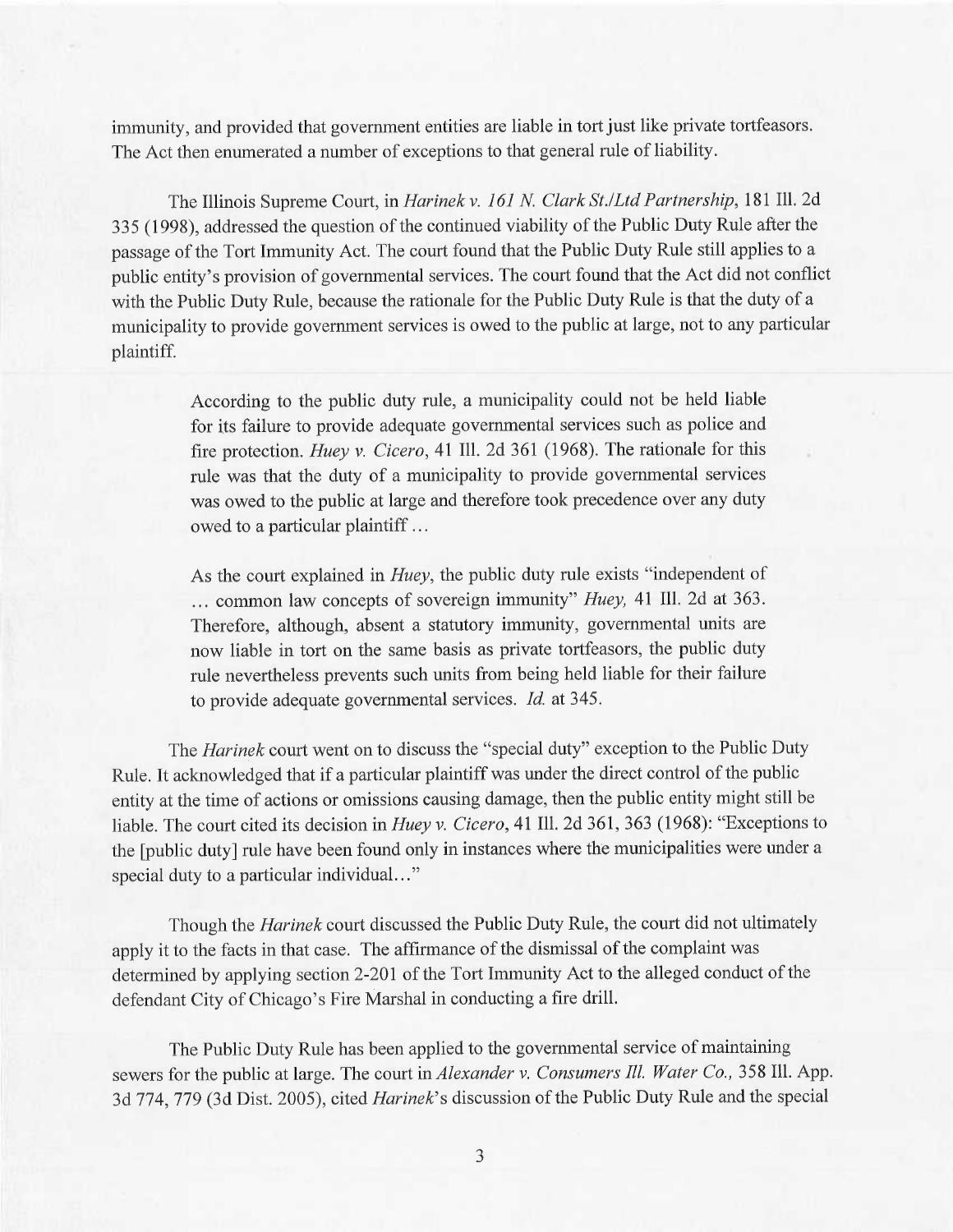duty exception, in deciding an appeal from summary judgement for the defendant Village on the plaintiffs' claim for damages from a sewer backup. Plaintiffs sued the Consumers Ill. Water Co. and the Village of University Park. Plaintiffs claimed that the Village was aware of the possibility of sewer backups and took no action. In affirming the trial court, the appellate court relied on *Harinek* for the proposition that the Public Duty Rule provides that a public entity cannot be held liable for its failure to provide adequate government services. It applied the Rule to the plaintiffs' sewer backup claim.

The court then set forth the framework for analyzing whether the special duty exception applied to the facts in the case.

> The special duty exception requires a finding that (1) the municipality was uniquely aware of the particular danger or risk to which the plaintiff is exposed, (2) there are allegations of specific acts or omissions on the part of the municipality, (3) the specific acts or omission are either affirmative or willful in nature, and (4) the injury occurred while the plaintiff was under the direct and immediate control of the employees and agents of the municipality. (Citation omitted). Id. at 779.

In affirming the trial court's grant of summary judgment in favor of the Village, the appellate court found that the evidence did not show that the Village had developed any special relationship with the plaintiffs.

Pursuant to these standards, this Court finds that the law regarding the Public Duty Rule applies to movants' motions to dismiss the ASAC.

# B. Application of the Public Duty Rule

To apply the Public Duty Rule to the facts alleged in the ASAC, this Court must, first, determine whether the conduct of the movants alleged in the ASAC as to the PCSS was <sup>a</sup> "governmental service," subject to the Public Duty Rule. This Court finds that providing flood control management is a governmental service to benefit the public at large.<sup>1</sup>

<sup>1</sup> The First District Appellate Count also addressed the circumstances of governmental services regarding storm water and sewage in an unpublished decision, River City Facilities Mgmt. Co., LLC v. Metro. Water Reclamation Dist., 2012 IL App (1st) 120464-U. In that case, the plaintiffs sued the District for flood damage that occurred after <sup>a</sup>heavy rainfall, alleging the District failed to utilize means to empty or drain storm water and sewage retention facilities prior to the storm, failed to monitor rising water levels, and failed to follow its own written guidelines. Id. at ¶ 4. The court first addressed the parties' arguments of whether the Public Duty Rule is still viable, which the court held it was. Id. at  $\P$  25. The court, next, held that the Public Duty Rule applies to a governmental unit's provision of water management and collection. Id.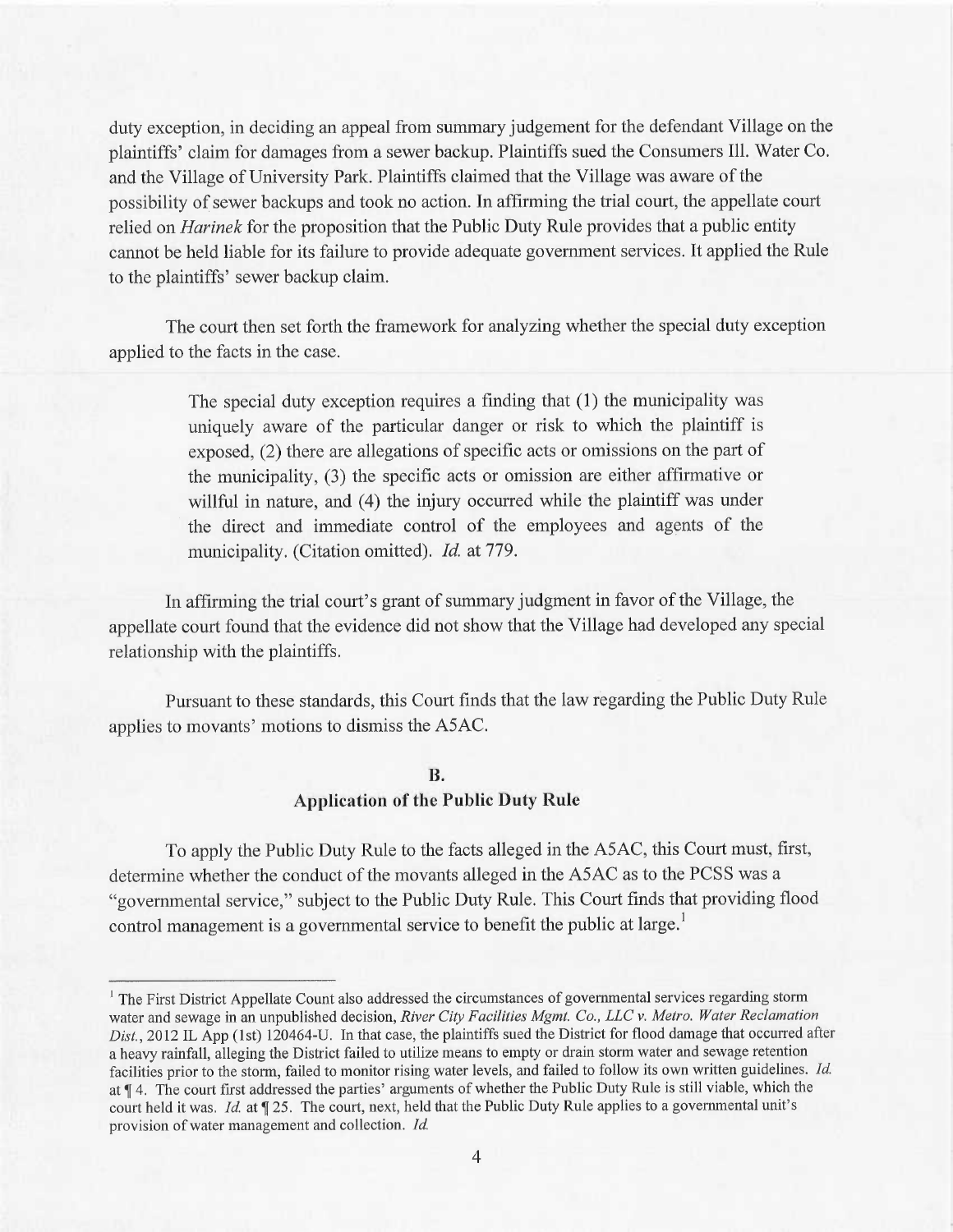Plaintiffs argue that the ASAC alleges that the movants owned the infrastructure of the PCSS, which provides the flood control service, and that they failed to maintain and improve it, and, thus, the failure to maintain owned property caused the flooding of their properties. This Court finds that the allegations regarding the maintenance and improvement of the infrastructure of the PCSS are government services to the public at large. See Donovan v. Village of Ohio, <sup>397</sup> Ill. App. 3d 844, 850 (3d Dist. 2010) (holding that governmental service to the public at large, including maintenance, does not raise a duty). Accordingly, the Public Duty Rule applies to the allegations of failed maintenance of the owned infrastructure of the PCSS in the ASAC.

Since the Public Duty Rule applies to the allegations of the roles of the movants regarding the PCSS, for the ASAC to state a cause of action against movants, it must contain allegations of fact which, when viewed in the light most favorable to plaintiffs, support the application of the special duty exception as to each of the movants. Specifically, this Court must determine whether the ASAC contains allegations showing that plaintiffs were under the "direct and immediate control" of the movants at any point where it is alleged that movants committed any of acts or omissions of a willful nature.

Plaintiffs, generally, allege that their homes, located in the "Robin Court-Dee Road Community Area," are affected by stormwater and sewage overflows from the PCSS. The PCSS structures alleged in the ASAC span across the towns of Park Ridge and Maine Township. Movant Metropolitan Water Reclamation District of Greater Chicago ("District") is alleged to own and have control over the entire PCSS. Alternately, other defendants are variously alleged to own and control certain parts of the PCSS. (See, e.g., ASAC ¶¶ 95, 354, 363, 388, 404, 504.) Plaintiffs allege that the PCSS has been developed over decades by those defendants who are public entities, and partly in coordination with the private defendants.

Around 1960, plaintiffs allege that movant Park Ridge and former defendant Cook County approved a "Robin Neighborhood Plat Plan" from the developer of the Robin Neighborhood. Plaintiffs allege that the Plat Plan granted "Drainage Easements" to movant District, movant Park Ridge, movant Maine Township, and former defendants Glenview, and/or the County. (¶ 66.3.) Plaintiffs allege that, pursuant to those easements, the following structures were approved that now exist within the PCSS: (1) the "undersized 60" Howard Court Culvert," (2) the 120" Robin Court Culvert, less than 100 yards upstream of the Howard Court Culvert, (3) the 60" Robin Alley Culverts, less than 200 yards upstream of the Howard Court Culvert, (4) the Robin Neighborhood Main Drain, which "flows through the Robin Court Culvert but bottlenecks at the Howaxd Court Culvert," (5) the 60" Robin Alley Stormwater Sewer, "now connected to the Dempster Basin, transporting stormwater from the Dempster Basin to the Robin Neighborhood Main Drain," and (6) other "stormwater sewers tributary to the Main Drain."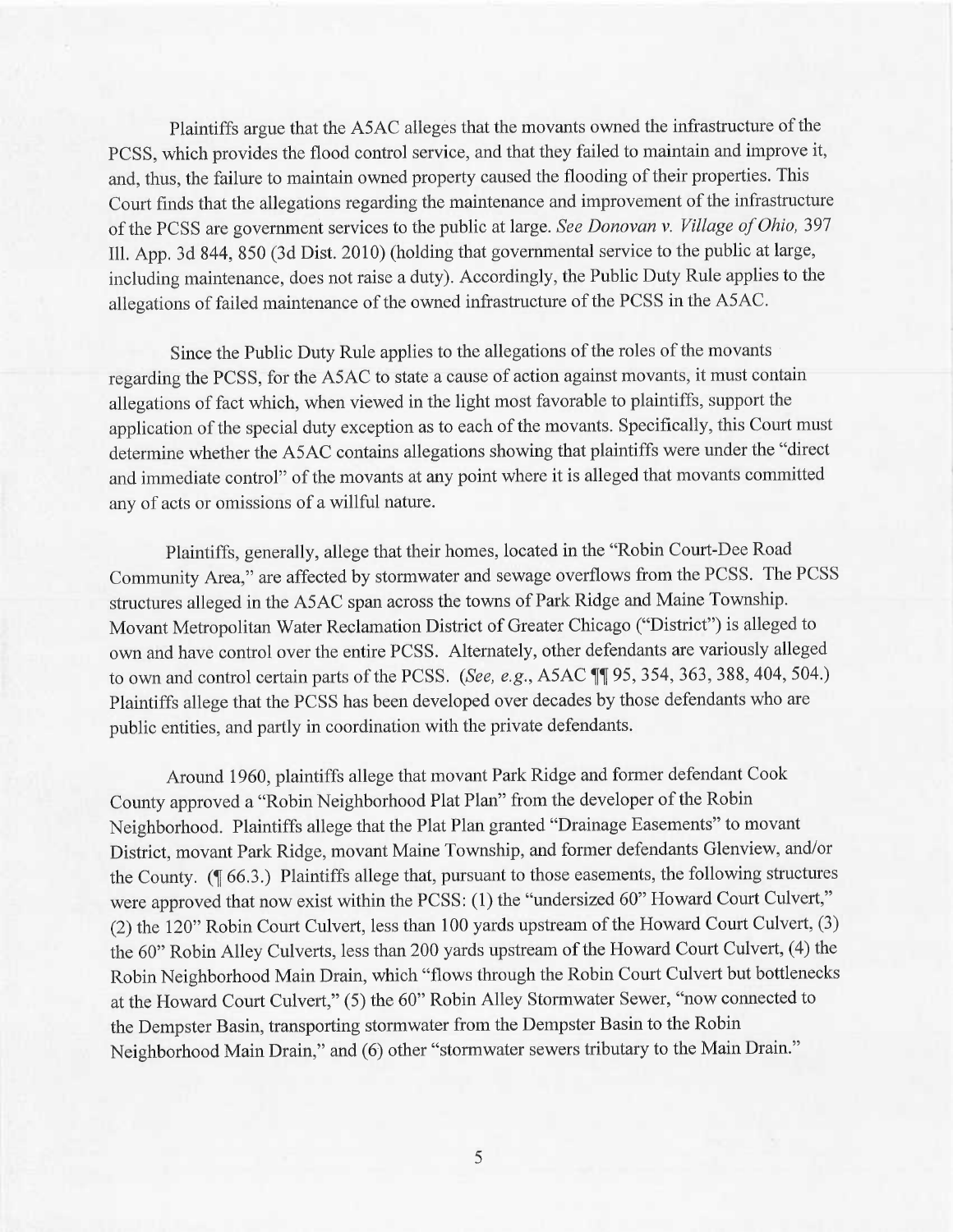Plaintiffs further allege that, around 1961, movant Park Ridge and the County approved <sup>a</sup> similar Plat Plan for the Dee Neighborhood. Again, "Drainage Easements" were granted to the District, Park Ridge, Maine Township, Glenview, and/or the County. The Plan resulted in construction of what plaintiffs characterize as the "undersized 60" Dee Neighborhood Stormwater Pipe conveying the Dee Neighborhood Subsegment of the Robin-Dee Community Segment of the Main Drain . . . ." In addition, "tributary stormwater sewers" to the Main Drain were constructed.

At some time before 1987, movant Park Ridge constructed the "North Ballard Storm Sewers," which are north of Advocate's property. Those flowed to the Main Drain. Park Ridge also constructed the "North Ballard Storm Drain," which drains into the Main Drain.

### Metropolitan Water Reclamation District

Plaintiffs' basic allegations against movant District are that it was vested with "sole power ... to supervise and coordinate stormwater management across jurisdictions," and further that it "by either design control or operation control affects all upstream sanitary sewerage systems." Plaintiffs allege that the District, despite having knowledge of design and maintenance defects within the PCSS, failed to take "corrective measures to remedy and/or protect the Plaintiffs against the foreseeable dangerous conditions existing on its PCSS Properties posed by excess stormwater." Plaintiffs further allege that the District "negligently caused an accumulation of sanitary sewer water into citizens' homes from its sanitary sewage system." Finally, plaintiffs allege that the District approved "defective" plans from defendant Advocate relating to Advocate's design of PCSS components on its own property, which contributed to the 2008 flooding.

Plaintiffs nowhere allege, nor can it be inferred from their allegations, that any of them were at any time "under the direct and immediate control of the employees and agents" of the movant District. Thus, the ASAC contains nothing to support a cause of action based on application of the special duty exception to the District.

#### Maine Township

Plaintiffs generally allege that movant Maine Township had jurisdiction of the PCSS within Maine Township. Plaintiffs allege that Maine Township made no construction changes to the Howard Court and Dee Neighborhood Stormwater Pipe since the 1960s, despite knowledge of maintenance and design problems, and that its inaction failed to prevent known flooding risk to plaintiffs' property.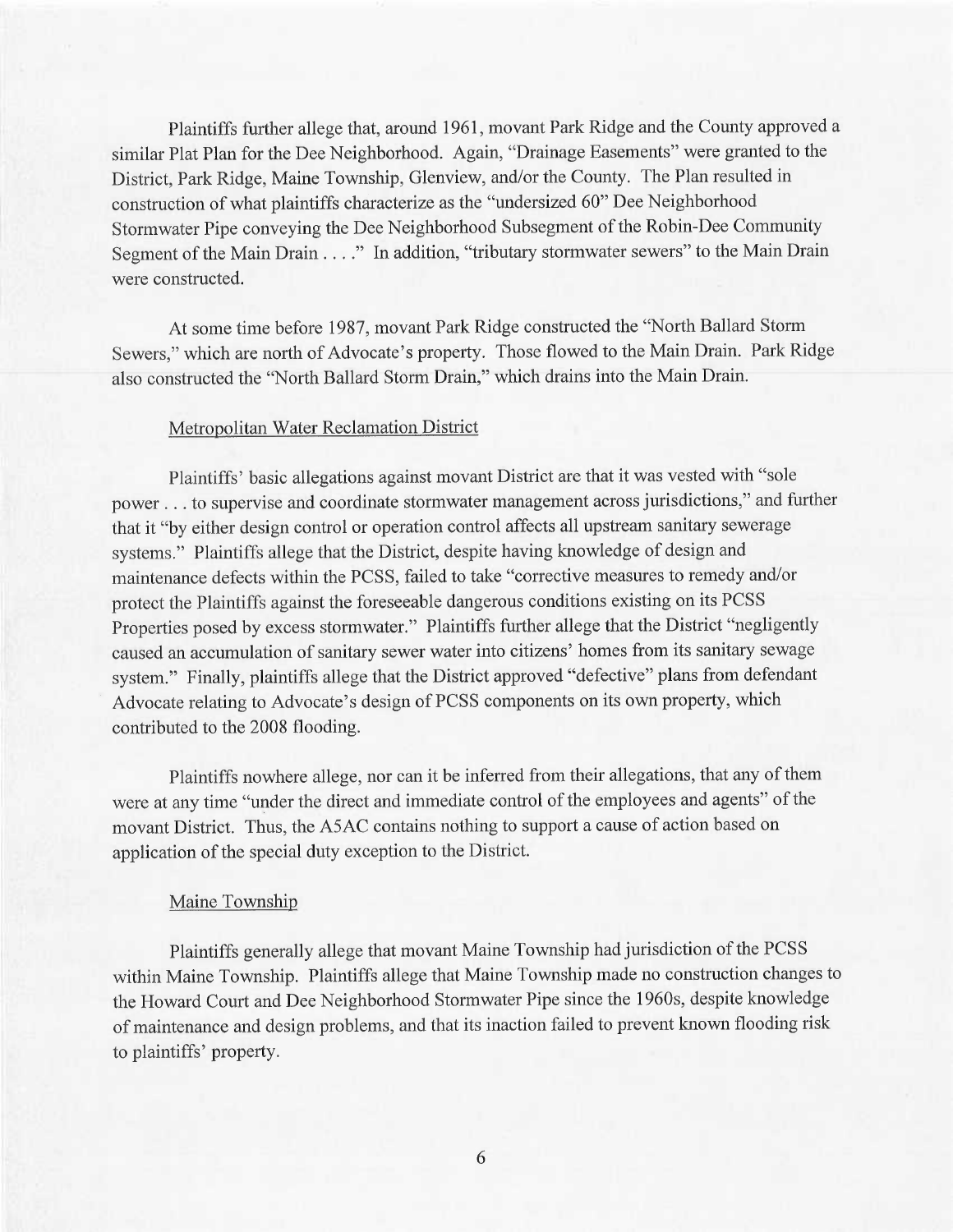Plaintiffs further specifically allege that in the hours before the flooding on September 13, 2008, the Maine Township Highway Department had mobilized and/or readied trucks for sandbag delivery to the Robin-Dee Neighborhood, in anticipation of flooding from the predicted storm. However, plaintiffs allege the sandbags arrived too late, after the flooding had already occurred.

Plaintiffs' allegations do not support the special duty exception as to movant Maine Township. Plaintiffs allege that Maine Township undertook to obtain sand and sandbags, which they did not deliver to plaintiffs in time. However, the special duty exception only applies when the plaintiffs are under the "direct and immediate control" of the governmental employees or agents. Plaintiffs' allegations do not establish that any of the plaintiffs were under the "direct and immediate control" of Maine Township, such that a special duty was created. Furthermore, these allegations do not support a finding that Maine Township's conduct was for the particular plaintiffs, but was, rather, for the members of the communities at large.

Thus, the ASAC contains nothing to support a cause of action based on application of the special duty exception to movant Maine Township.

### Park Ridge

Plaintiffs generally allege that movant Park Ridge owned, controlled, planned, and designed public improvements to the PCSS within its jurisdiction. Plaintiffs allege that Park Ridge knew of prior flooding of plaintiffs' property, and yet failed to take corrective measures to remedy or protect plaintiffs from the foreseeable dangerous condition posed by the PCSS. Plaintiffs further allege that Park Ridge was in the best position to make changes to plans submitted by defendant Advocate for work on the PCSS on Advocate's property. Particularly, plaintiffs allege that "Park Ridge did not compel Advocate [] to revise their North and South Development Plans to provide more stormwater storage . . . ."

Plaintiffs fiuther specifically allege that on September 13, 2008, movant Park Ridge "deployed its police and/or Department of Public Safety to Dempster Road near the Plaintiffs' Robin-Neighborhood." The ASAC does not contain any further allegations about any actions those officers took, nor any allegations of how the officers' conduct contributed to the flooding of plaintiffs' homes, if at all, or involved any of them undertaking any task for any particular plaintiff.

Plaintiffs' allegations do not establish that the special duty exception applies to movant Park Ridge. Plaintiffs allege that Park Ridge deployed police officers on September 13, 2008, the day of the flooding, but do not include allegations describing the conduct of the police